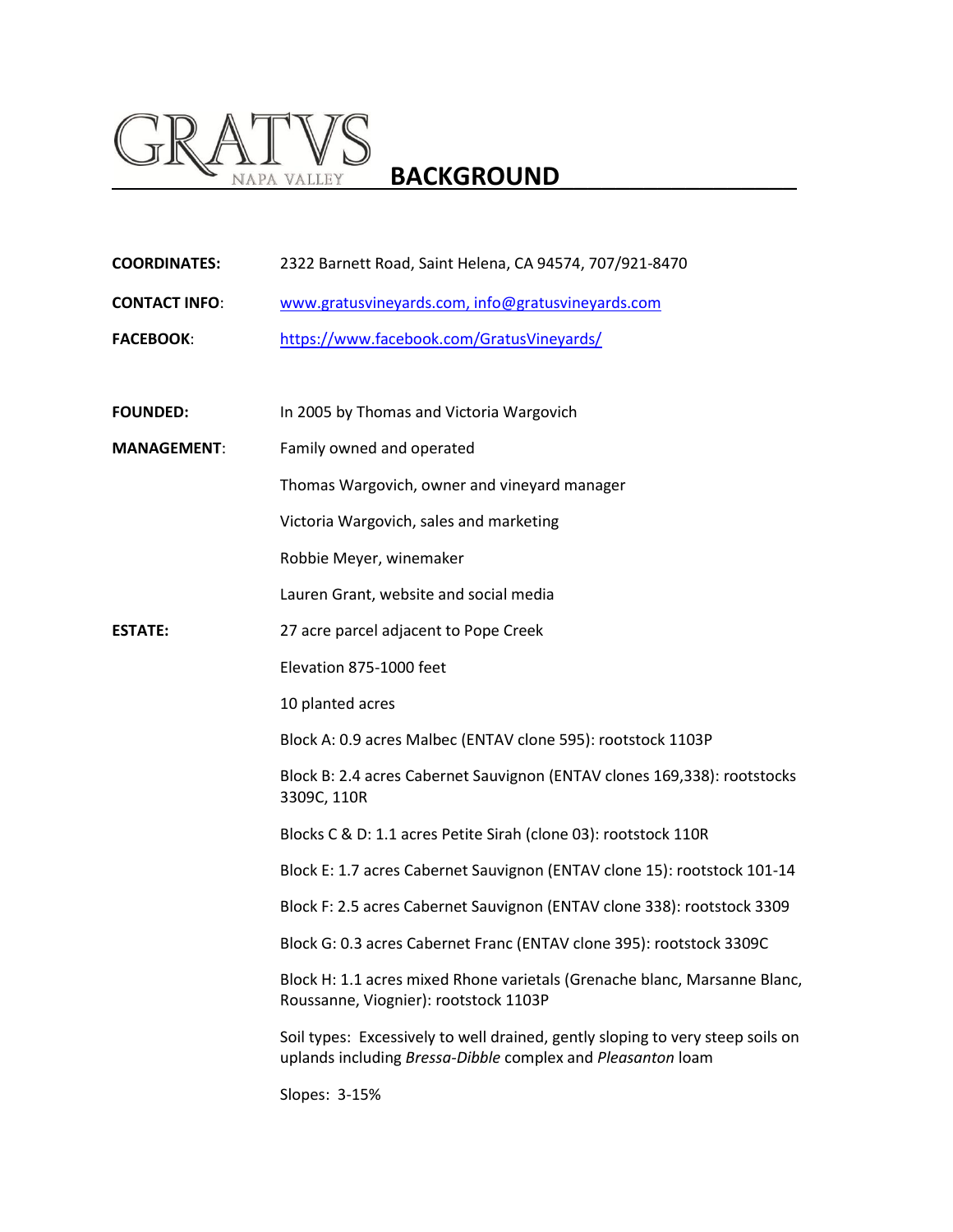Irrigation: 100% of blocks

Frost protection: 100% of blocks with overhead sprinkler system

Spacing: 7' x 4' (1551 vines/A)

Trellising: 30in. drip line with 6'foot canopy and 3 catch wires

**CLIMATE:** Pope Valley is blessed with optimal conditions for wine grape growing. On average, Pope Valley enjoys 264 sunny days per year. The average July temperature is 90 degrees, average January low is 38. Gratus Vineyards is nestled in the lee of Howell Mountain, protecting it from marine layer fogs, resulting in extra sunshine and low humidity, resulting in a healthy environment for grapes. The average rainfall for Pope Valley is 40 inches/year.

**AVA**: Pope Valley is a sub-AVA of the Napa Valley appellation

## **WINES:** Sourcing: All wines are made from grapes grown on the estate Current Releases: 2015 Gratus Red Blend, Napa Valley, 190 cases produced, \$75 2014 Gratus Red Blend, Napa Valley, 125 cases produced, \$65 2015 Gratus Malbec, Napa Valley, 50 cases produced, \$55 2014 Gratus Malbec, Napa Valley, 25 cases produced, \$45 2013 Gratus Malbec, Napa Valley, 25 cases produced, \$45 2015 Gratus Petite Sirah, Napa Valley, 25 cases produced, \$45 2014 Gratus Petite Sirah, Napa Valley, 25 cases produced, \$45 2013 Gratus Petite Sirah, Napa Valley, 25 cases produced, \$45 2017 Gratus White Blend, Napa Valley, 200 cases produced, \$29 2016 L'ovey Rose, Napa Valley, 25 cases produced, \$24